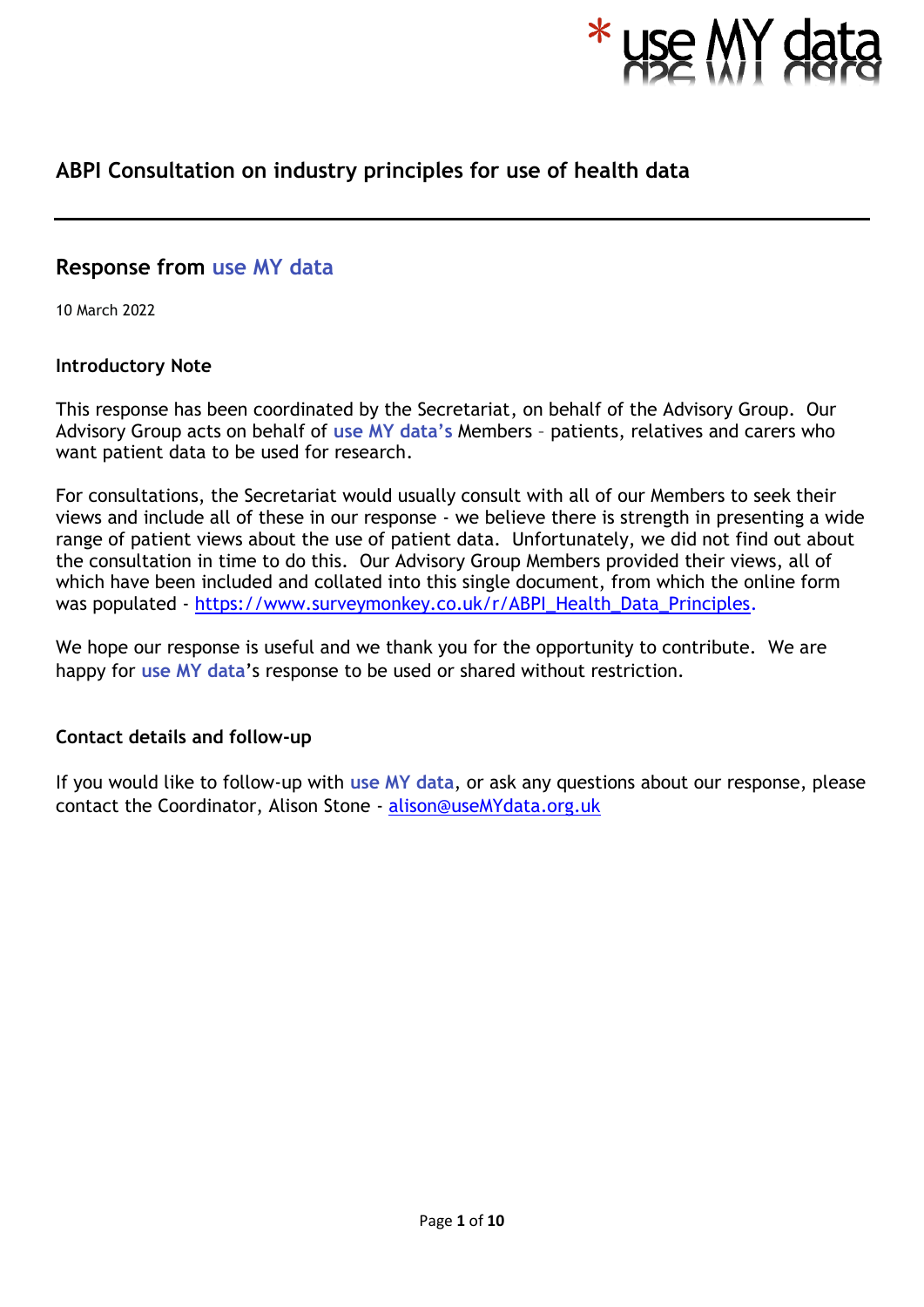#### **Principle 1: Transparency of purpose**

Industry will be clear and open about what company researchers aim to do with health data; how the data will be analysed, what the expected benefits are and how risk will be managed.

Background: Considering the complex process of research, discovery, development and deployment of new medicines, analyses of health data can help move the process forward at all stages. For example, analysis of various health datasets can help any of the following:

o Understanding disease processes and progression, identifying which patients respond best to different approaches and interventions, and defining current 'unmet need'

- o Identifying new biological targets, and designing new medicinal interventions
- o Stratifying and selecting the right patients for clinical trials to develop new medicines
- o Supporting delivery of precision medicines to the right patients

o Assessing the performance and cost effectiveness of medicines in routine clinical practice, and identifying indicators of variable response

o Analysing and refining patient pathways to ensure the best patient outcomes for different patient groups, and to support equality of access to the best pathways for the best patient outcomes

All industry data analysis projects will be described in a short abstract covering aims, approach, anticipated benefits and risks that can be posted on a public database or website hosted by the data custodian and/or the researching organisation.

#### **Do you have any specific comments on this proposed principle?**

#### **Response from use MY data to Principle 1**

use MY data agrees that transparency is a crucial underpinning if we are to build trust in the way that patient data is used, the purposes and the benefits to those using that data, to patients and to the NHS. But we would stress that this should be about benefits to the NHS and/or patients.

Being transparent about the purpose is not the same as having an acceptable purpose. As written, this principle has missed the point of why research should be conducted. Good worthwhile research starts with the question "How does this help a patient?" It is good that throughout these principles the ABPI strives to be transparent, but we hear regularly from our Membership that "we need to avoid the type of research that is interesting and doesn't end up helping anyone".

We would like the ABPI to be explicit in saying that all research should have the purpose of finding something of benefit to the people who contributed (or collected, in the case of the NHS) the data.

As a patient movement we have developed principles of transparency around using patient data. These principles were written by our Members (patients, relatives and carers) and have been adopted by groups such as Understanding Patient Data and Health Data Research UK. We recommend that the ABPI adopts the principles.

Our Principles of Transparency are [available](https://www.usemydata.org/projects.php?project=4) here, and are shown below:

#### use MY data Principles of Transparency

Transparency should underpin everything and is essential if the trust and support of patients and the public is to be maintained and developed. Transparency means operating in such a way that it is easy for others to see what actions are performed. In a nutshell – Say what you do, do what you say.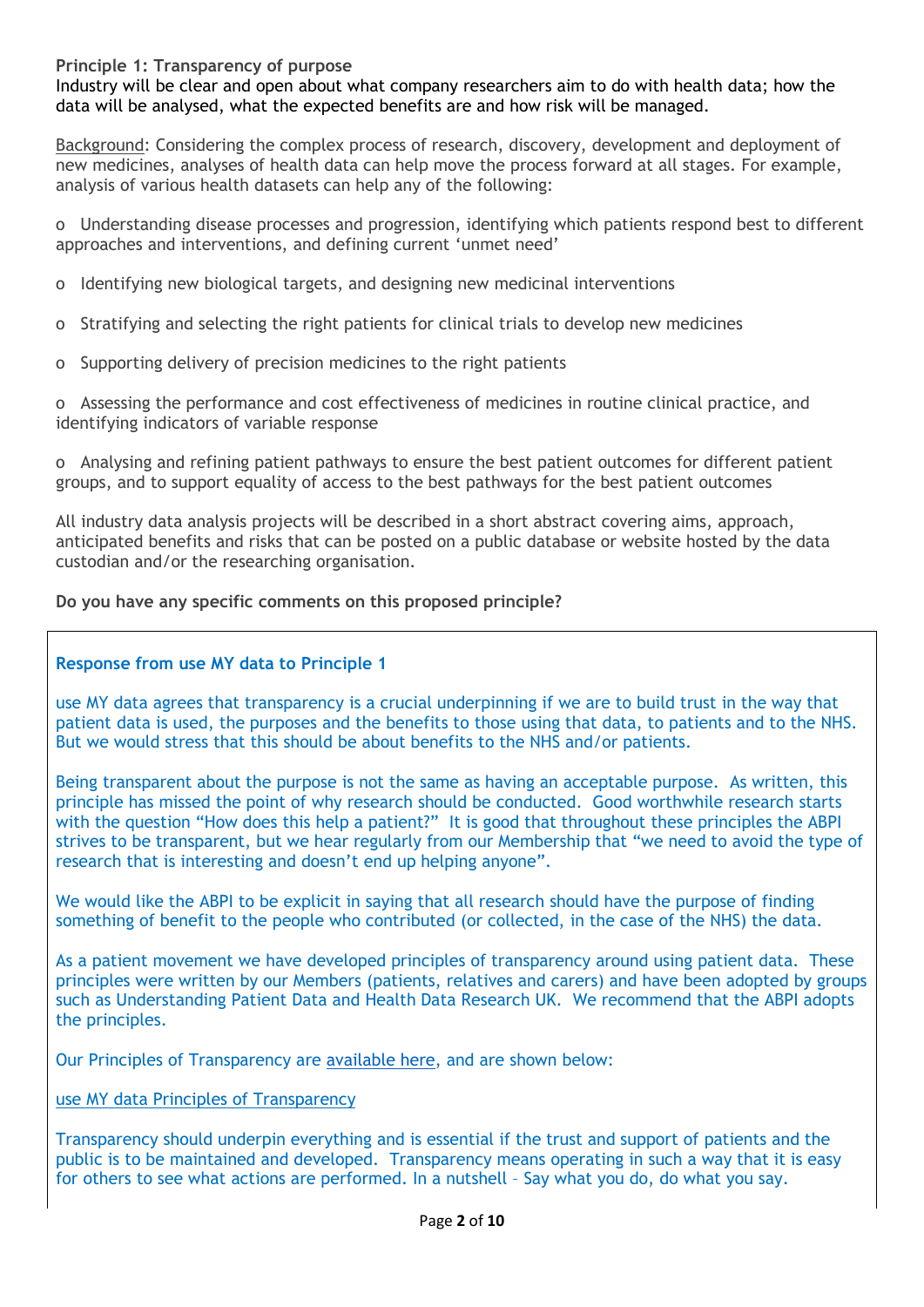Our guiding principles for transparency:

- Accessible\* easy access to information
- Understandable the right language for the audience
- Relevant addresses audience concerns
- Useable in a form that meets the audience needs
- Assessable\* is checkable/provides sufficient detail
- Being as pro-active with 'bad news' as with 'good news'
- Being timely with communication

\*What do we mean by:

#### Accessible:

- Easily see what data/information is there
- Meta-information i.e., the rules about what is there, how it is held, what are the rules/processes for access etc
- Must also be clearly available, must be understandable, and adherence to the rules stated (both the legal ones and the self-imposed ones) must be checkable
- There must be a clear statement on what rules are used to check that the data is eligible for inclusion.
- These must be around the sources of the information, what processes are used to validate the information, why data might be excluded (e.g., someone's opted out, we don't include children……)

#### Assessable:

- Bland 'PR' statements tell the audience nothing
- If it's personal information how you can dispute the content and what processes they would use to check, correct or exclude disputed info.

**We recommend:** that the ABPIs adopts use MY data's principles of transparency for the use of patient data. We would be happy to work through these with the ABPI, so that the ABPI can demonstrate that the views of patients have been listened to and acted upon.

The ABPI principle is heavily focused towards potential benefits but does not describe where the actual benefits are reported.

Ideally, we would like the first principle to be something that encourages patient benefit to be the guiding star of any research.

**We recommend:** that the ABPI extends Principle 1 to recognise that actual benefits (over time) should also be clear. These will be important in helping with the dialogue and wider understanding of the benefits of using patient data for research.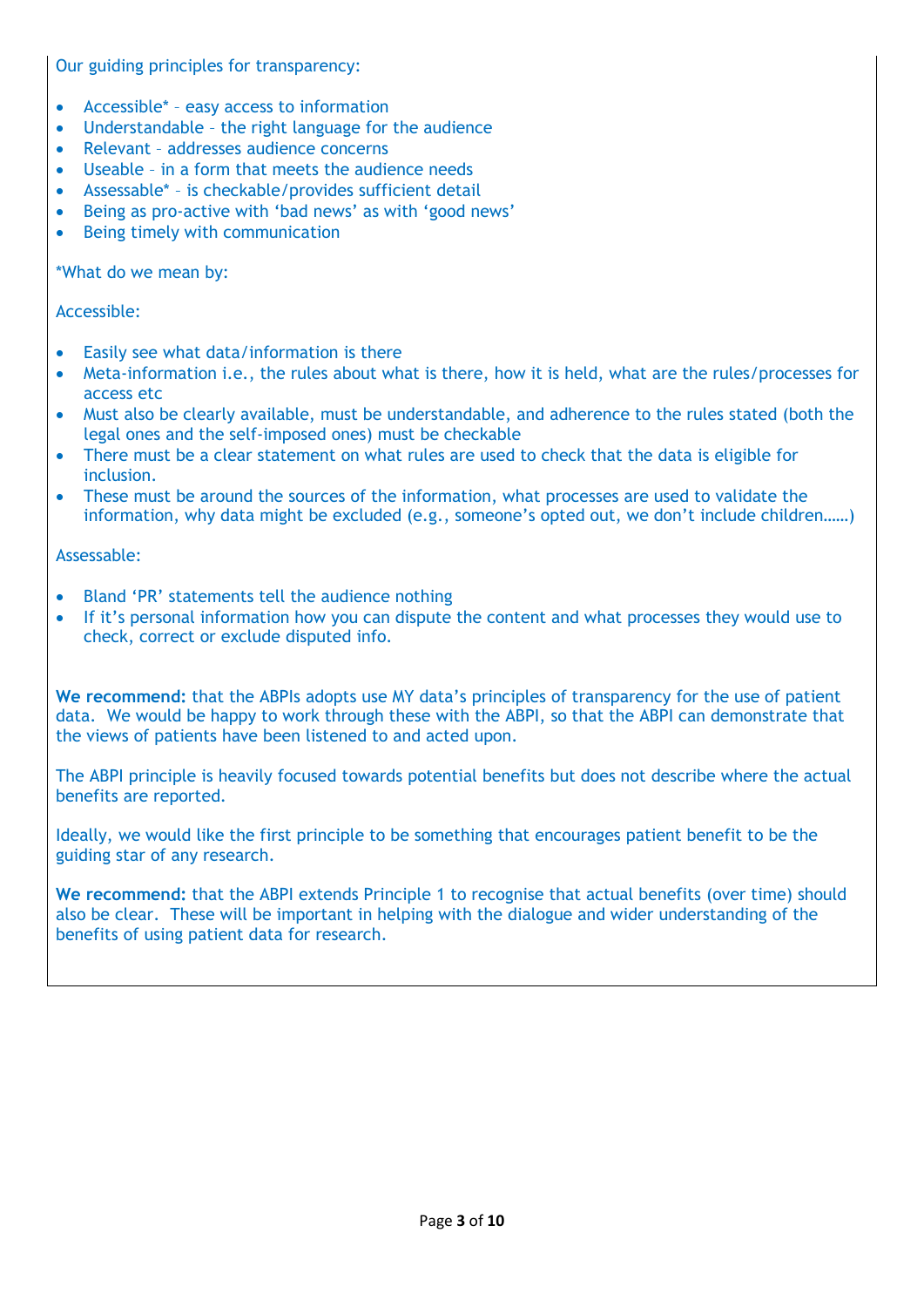# **Principle 2: Clarity of arrangements**

Contractual arrangements with data custodians will be designed to return 'fair value' as agreed by both parties, with the goal of contributing to the sustainability of the system (recognising the costs associated with collecting, validating, curating, storing, and analysing the data), regardless of whether the outcomes of individual projects are positive or negative.

Background: There is a huge potential variety of projects analysing health datasets for different purposes. These can range from a single analysis at a point in time, to a regular follow-up at specified intervals to explore trends, to analysis of linked datasets through to a partnership with a custodian to explore detailed understanding of disease over a period. The costs associated with curating and managing the data vary, depending upon the scale, detail and duration of longitudinal follow-up. It will be important that the custodian(s) and researchers can efficiently reach a common understanding of what any project seeks to achieve, share the legal basis for data use and analysis, the model of commercial arrangements, and the data architecture including whether or not a Trusted Research Environment (TRE) is used. This should be publicly available including:

- o The legal basis for data use and analysis
- o The commercial model (e.g., fee for service, license of data, shared benefit/risk) excluding pricing

o The data architecture (e.g., where the data will be stored, processed and analysed and how access will be controlled)

**Do you have any specific comments on this proposed principle?**

# **Response from use MY data to Principle 2**

Language is really important. Either the term "data custodians" should be explained, or more commonly used terms, which have a specific legal context (e.g., data controller, data processor) should be used. Using precise language is essential for transparency and public confidence in the use of their patient data.

The concept of "fair value" is described as something which has to be agreed between "both parties". We question this approach, as it does not recognise that the views of the public/patients must also be brought into this decision. We support the use of practical solutions such as patient panels, patient review teams or patient assessors in this, and we believe that this should become standard practice.

We are also aware that in some cases, where the potential commercial use of patient data is being proposed, patients have an ultimate power of veto over the use of the data for this purpose. This direct manifestation of patient-power is something that we strongly encourage.

"Fair value" should be described not just in financial terms, but in terms of the wider benefits to society, as viewed by patients and the public. However, for a purely financial view of "fairness" to be made, there needs to be greater transparency about financial flows, investments and planned benefits, for all those involved.

On the three specifics as described in the "Background" bullet points, we would add a link to Principle 1 (Transparency) and make the publication of a publicly accessible data-use register mandatory. We would like to see a consistent, industry-standard data use register, updated at the commencement of the research, including:

- Lay description of the research
- Data to be used
- Source(s) of the data
- Body/bodies authorising access to the data (where specific authority is required)
- Planned benefits health, financial and to which organisation(s) those financial benefits will accrue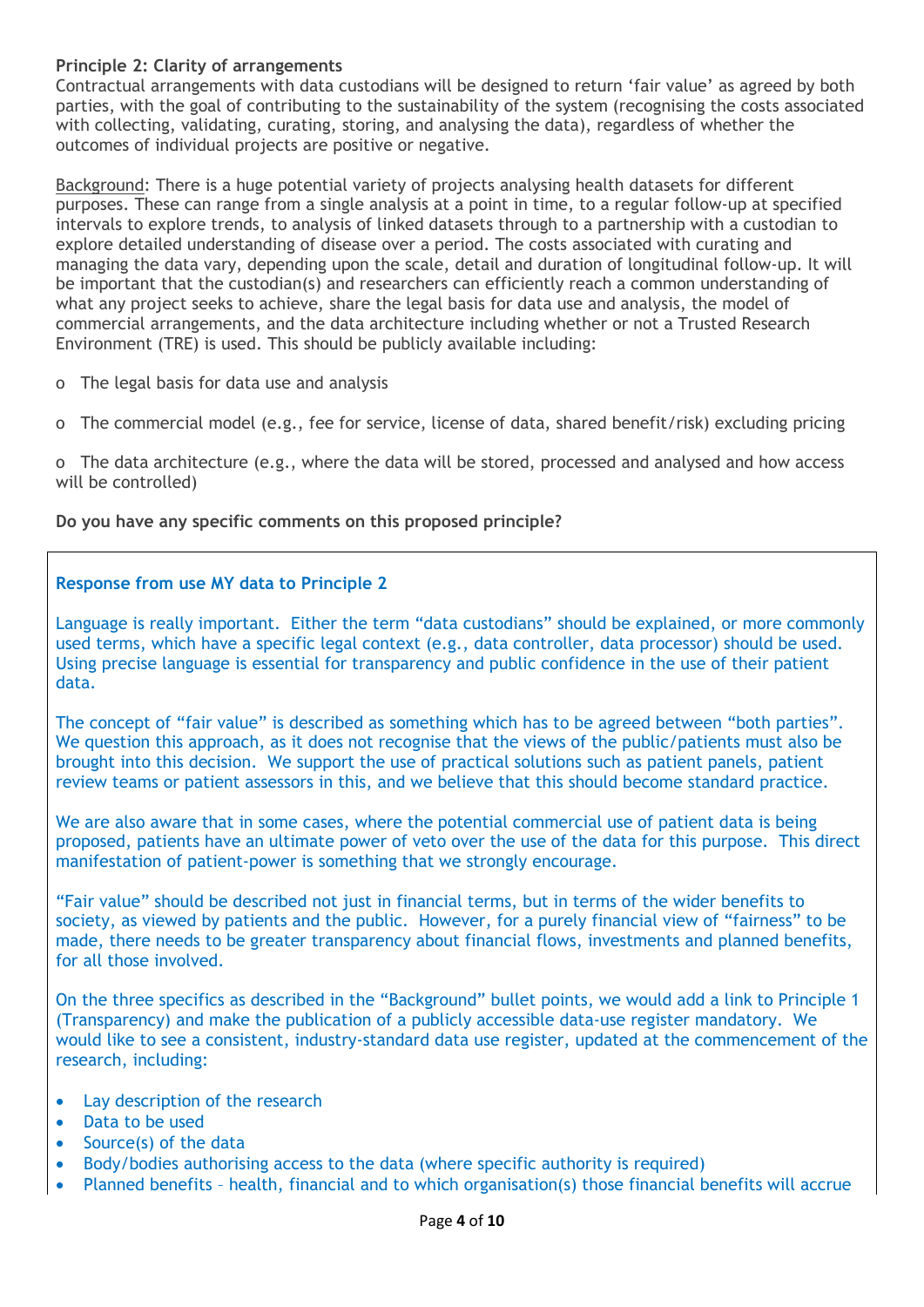- Legal entities that will own any ensuing intellectual property (hopefully the Department for Business, Energy and Industrial Strategy will come up with rules that will ensure intellectual property and financial benefits are within the UK)
- Timescale for planned results and benefits.

We recommend linking to the work which has been done by the Health Data Research UK Alliance to examine the formats of data release and usage registers. For both data release and data usage registers, we would expect, at the end of that timescale, a report back on actual results and benefits. That report back should not only include successful results but also information about negative results and no results. This is important for learning which can be built on, or at minimum can help other people avoid repeating the same fruitless research.

We emphasise that there is a growing need for a retrospective review of whether the "fairness" assessment was actually realised, as proposed/planned. Unless this happens, the potential to learn from previous assessments (good and bad) will be lost.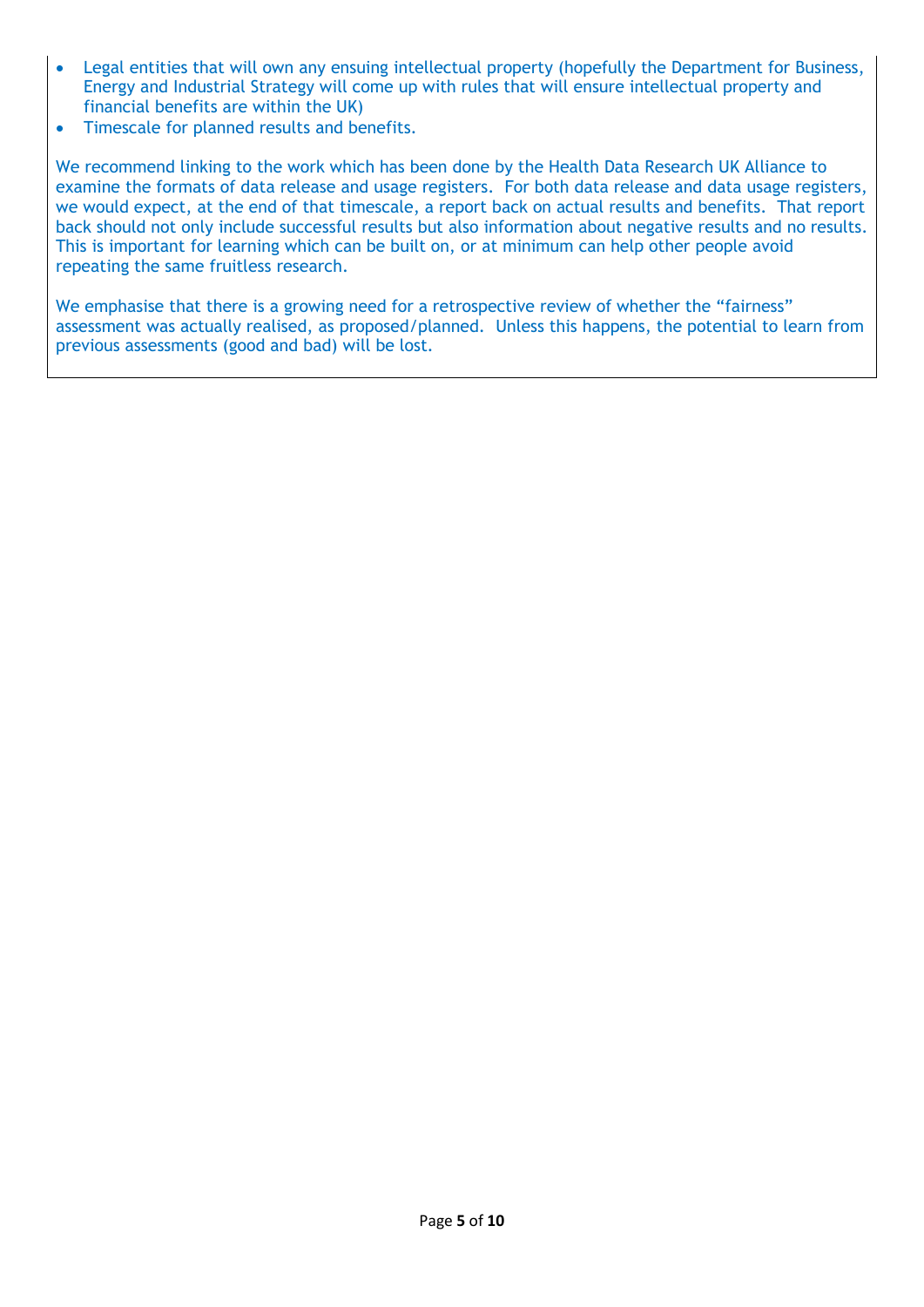# **Principle 3: Patient and Public Involvement and Engagement (PPIE)**

Industry will support the trend towards efficient involvement of patient/public representatives in the design and approval of health data projects, whether within their organisations or when projects are reviewed by data custodians.

Background: Data custodians are now more frequently involving patient and public representatives in reviewing applications from data 'users' – those who wish to research and analyse their datasets. There is a wide range of types of data analysis project supporting research, discovery, development and evaluation of medicines, and these projects may be undertaken by researchers and analysts in biopharmaceutical companies as well as from academia, the NHS and charities etc.

As PPIE becomes increasingly embedded in the overall design of development programmes for new medicines, involvement of patients in design of individual data projects should become increasingly routine; and demonstrating such PPIE should help ensure projects are accepted first-time by data custodians' review panels.

**Do you have any specific comments on this proposed principle?**

#### **Response from use MY data to Principle 3**

As a movement of patients, relatives and carers, focused on the benefits of using patient data to drive research, we support the intention of this Principle to adopt an approach of PPIE throughout.

We think that clarity is required though, as the Principle will need to be supported by clear, practical methods of how to include effective and impactful PPIE, which can be adopted by organisations.

Additionally, there is benefit in having a wider, independent, informed and engaged patient community, such as ours. Having PPIE embedded within all organisations is a positive step, but members of PPIE teams will need peer support and a community of learning. We would like to see the ABPI principles recognise not just the need for organisational PPIE, but the value that could be seen from the support of a wider PPIE community around the uses of data.

For patient data usage, we already have a network of Caldicott Guardians, a network of Data Managers, a network of data analysts; there is a pressing need for a network of patients.

use MY data would be keen to discuss this model with the ABPI.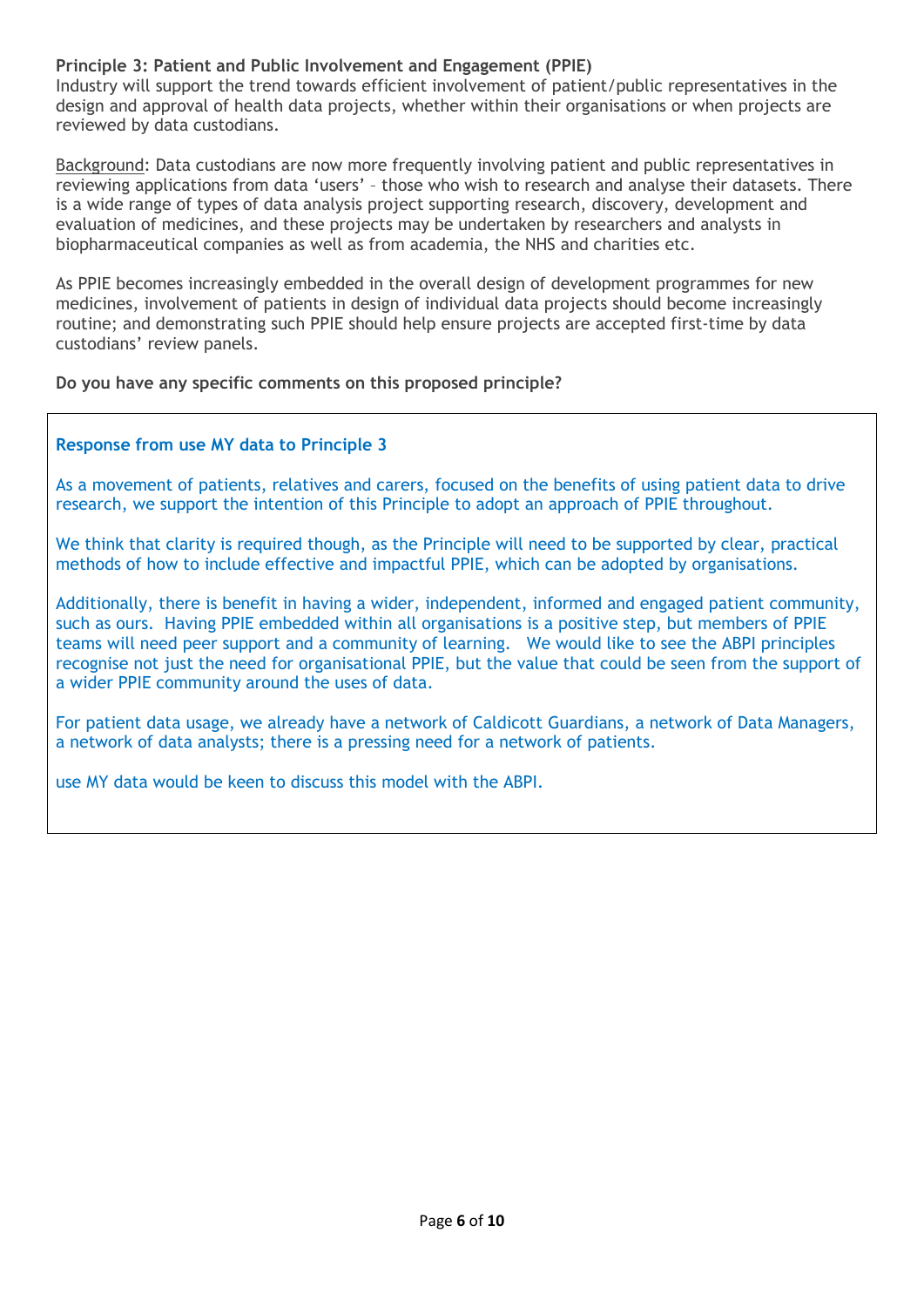# **Principle 4: Non-exclusivity of arrangements**

Benefits accruing will be applied across the UK health service, for the benefit of all appropriate patients, hence supporting the principle that any dataset should be available for analysis by any bona fide researchers at any time.

Background: Industry supports the principle that all health data collected in and by organisations within the NHS should be readily and equally available for all bona fide research projects. Given that the anticipated benefits of analysing health data will be improving individual patient outcomes; and/or improving patient pathways and hence the efficiency of the NHS; and/or supporting development of new medicines with improved efficacy/safety profiles, all of these benefits should become available to all relevant patients across the whole NHS. Analyses of Real World Data has the potential to significantly help in addressing health inequalities. To ensure this can be achieved, companies will not 'buy' or 'own' specific datasets (i.e., become a data custodian) at the expense of these datasets being readily available to other researchers, or for the purpose of the company being the sole beneficiary (commercial or otherwise) of the insights gained.

**Do you have any specific comments on this proposed principle?**

# **Response from use MY data to Principle 4**

We strongly support the principle that benefits should be seen across the (UK) NHS, and not just in specific localities where research investment is highest. Without that clear principle, the use of data would simply perpetuate existing health inequalities. We want to see patient data being used to address and reduce inequality and inequity.

The phrase "readily and equally available for all bona fide research projects" also needs to reflect that projects must comply with patient choice, such as that enacted through the National Data Opt-out in England.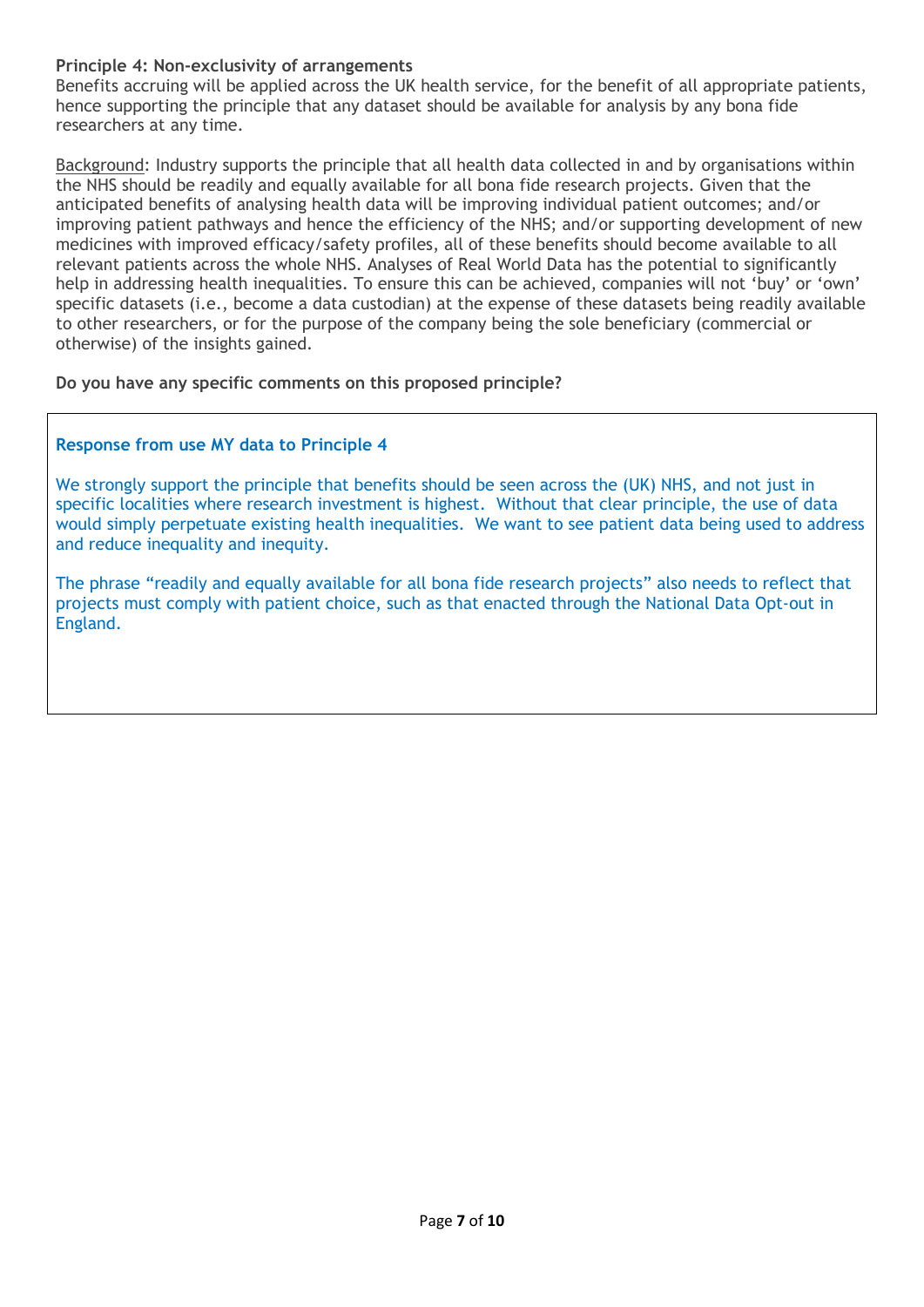# **Principle 5: Compliance with prevailing laws and regulations**

All projects and arrangements will adhere to national level legal, regulatory, privacy and security obligations.

Background: All researchers will collaborate fully with data custodians to ensure that all analyses of health datasets are conducted within existing national laws and regulations. Each project must be clear as to the legal basis for undertaking the data analysis. While the basis for managing data within traditional clinical trials has always been that of 'informed consent', many analyses of health data are now conducted on different legal bases. The way this is covered under the UK GDPR provisions is currently the subject of a DCMS consultation; industry commits to comply with whatever laws and regulations are current at any given time.

The NHS offers patients the opportunity to opt out of data re-use. Industry supports the right of patients to opt out and will consult with data controllers to ensure that no datasets analysed include data from patients who have opted out.

**Do you have any specific comments on this proposed principle?**

#### **Response from use MY data to Principle 5**

The requirement to comply with "existing national laws and regulations" should be a given. Whilst we understand the purpose of restating this, it would be helpful if the wording could be changed to reflect that this is not optional, and that it has always been the case that laws and regulations have to be followed. Without this clarity, a reader may assume that following laws and regulations was not always the case.

Some explanation of the difference between "laws" and "regulations" as described in the consultation, would be helpful to the lay reader.

The commitment to honour opt-outs is welcomed, although clarity is needed as to whether this relates just to "confidential patient information". There is general confusion about whether "opting out" prevents your data being used for research and planning, or whether data which does not include confidential data can be used. Clarity in areas such as this links back to Principle 1 (Transparency).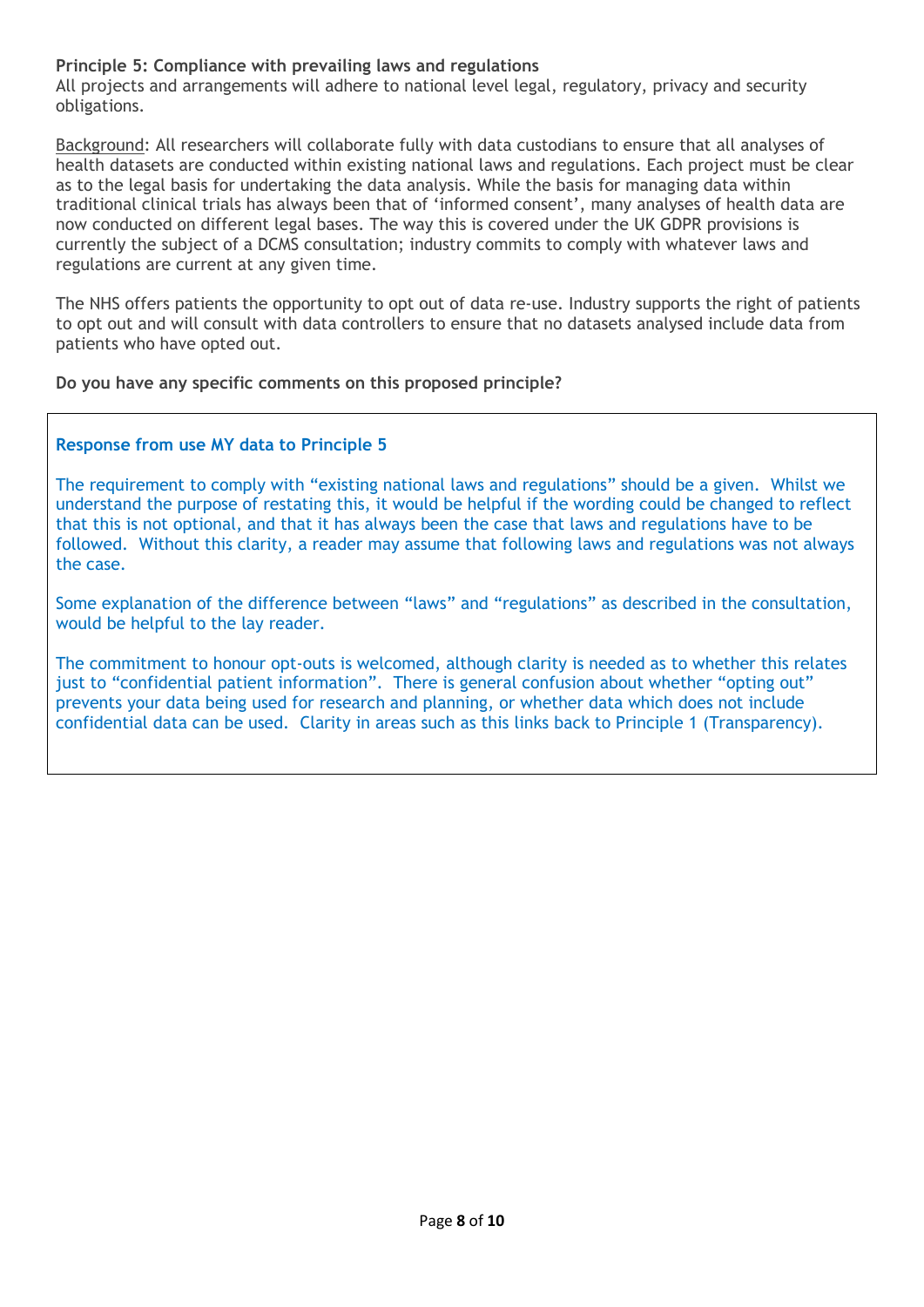use MY data's have written Position Statements on the use of patient data and we would like to highlight those which are relevant to the ABPI's draft principles and which you may find helpful.

**Expectations of organisations which use our patient data** - [available](https://www.usemydata.org/resources/1%20-%20Expectations%20of%20organisations%20which%20use%20our%20patient%20data%20-%2026082021%20-%20final.pdf) here

**Highlighting the benefits of using patient data** - [available](https://www.usemydata.org/resources/5%20-%20Highlighting%20the%20benefits%20of%20using%20patient%20data%20not%20just%20the%20risks%20-%2026082021%20-%20final.pdf) here

**Acknowledging and raising awareness of patient data** - [available](https://www.usemydata.org/resources/6%20-%20Recognising%20the%20use%20of%20Patient%20data%20-%2027082021%20-%20final.pdf) here

We strongly recommend the mandation and adoption of the Patient Data Citation, as described in this Position Statement, The Citation, developed by the Members of use MY data, is a way of acknowledging that patients are the source of the data for research and analysis:

"This work uses data provided by patients and collected by the NHS as part of their care and support".

The Citation has already been adopted widely by data controlling bodies, who have mandated its use in many of their data releases, by national research organisations such as Health Data Research UK, funders such as Cancer Research UK, the Office for National Statistics, academic institutions and commercial data services providers.

We envisage the draft principles as a key way to move towards a standard use of the Patient Data Citation across the ABPI and its members; clearly demonstrating the ABPI'S commitment to transparency and highlighting the many ways in which patient data is used to drive innovation and research.